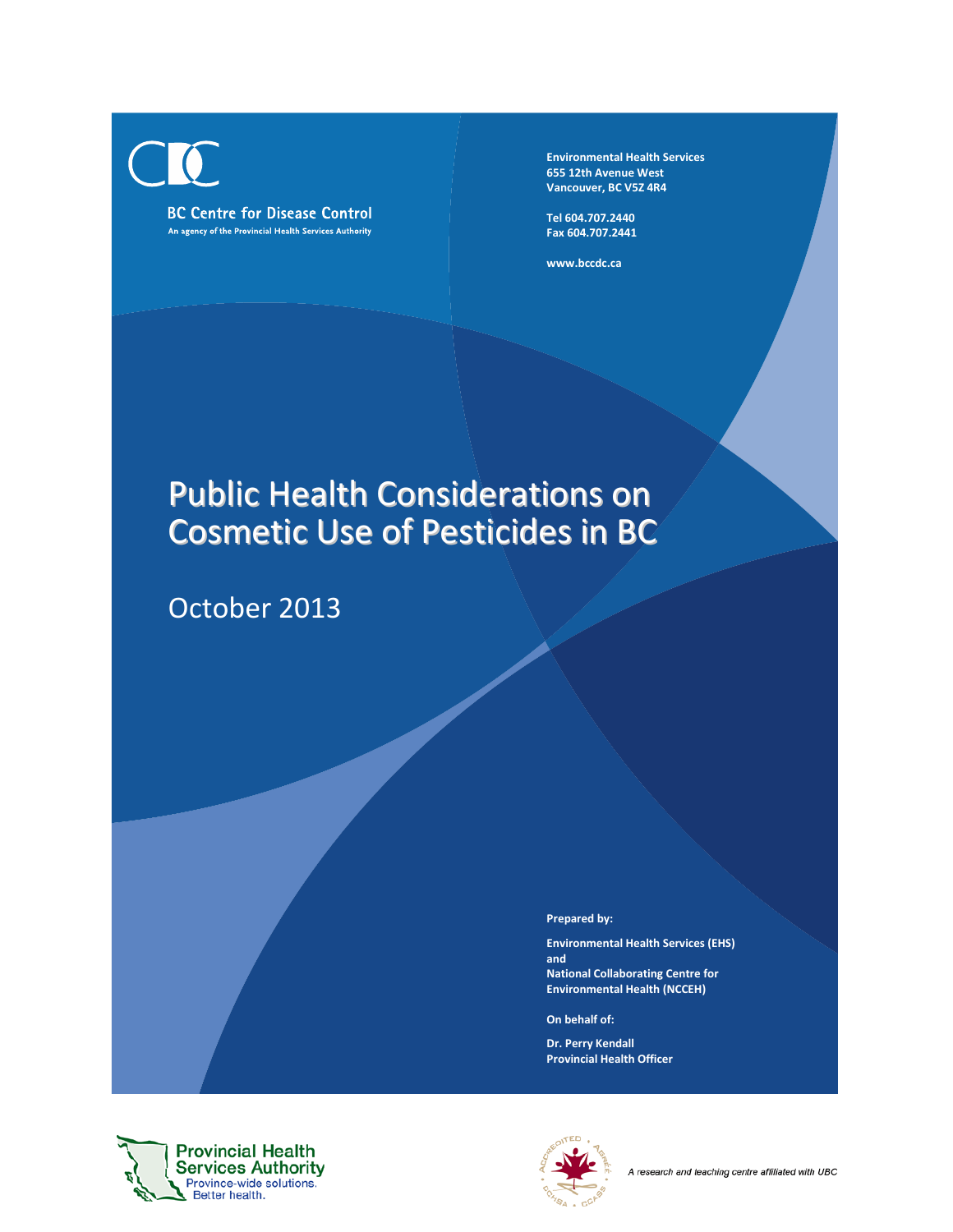

# **Contents**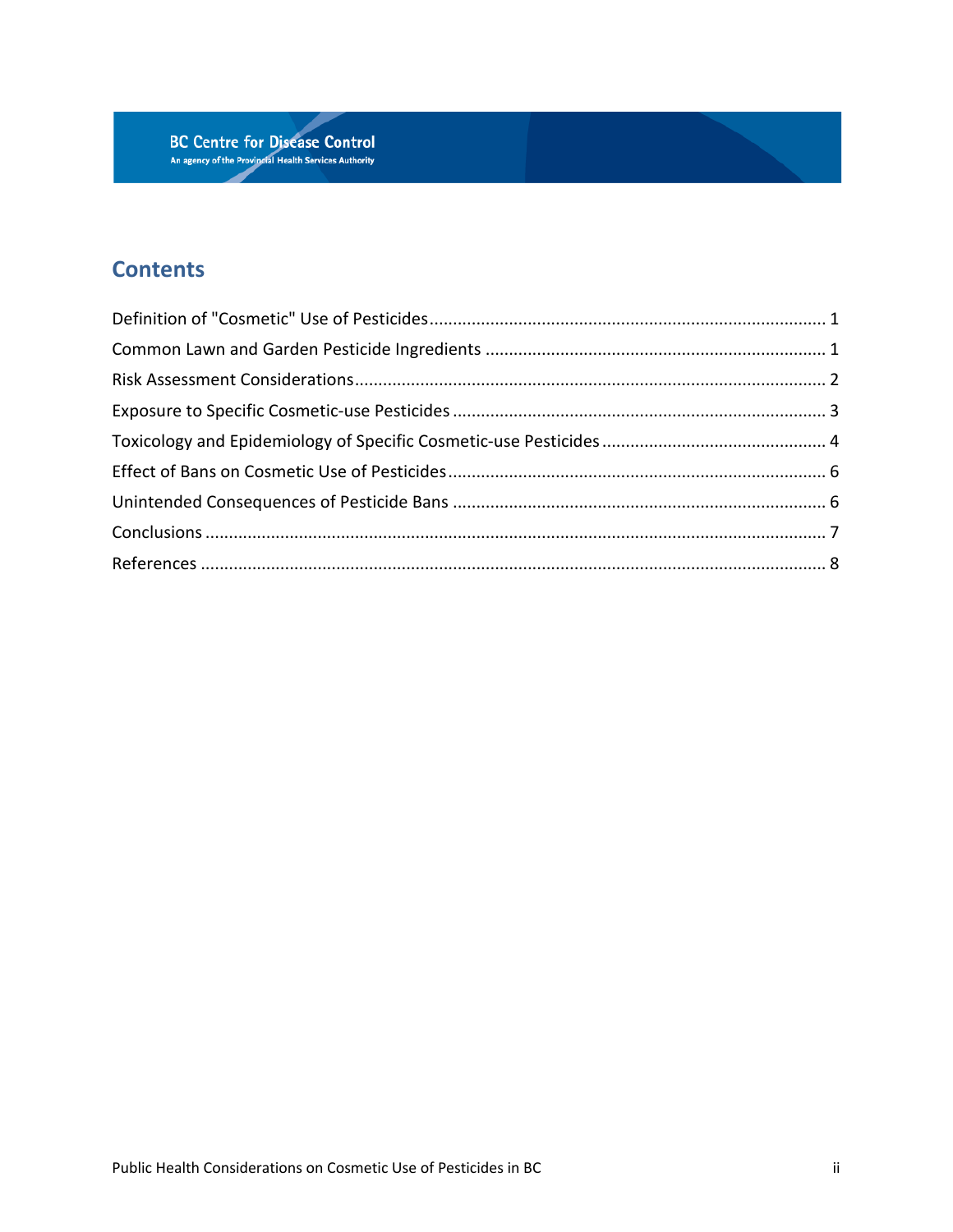# <span id="page-2-0"></span>Definition of "Cosmetic" Use of Pesticides

- Pesticides are intended to prevent, repel, limit, destroy, or mitigate unwanted species and include herbicides, insecticides, fungicides, algaecides, rodenticides and molluscicides.
- Approximately 5000 pesticide products have been evaluated and registered by the Canada Pest Management Regulatory Agency (PMRA) within Health Canada. The PMRA registers specific pesticide formulations for import and sale in Canada and labels pesticide products for intended use, which includes the class designations "domestic", "commercial" or "restricted". PMRA labeling requirements do not reference whether or not domestic class products are restricted for use as "cosmetic" pesticides.
- Provinces regulate where and to whom PMRA-approved pesticides can be sold, while, municipalities can regulate where and when such products can be used.
- BC Ministry of Environment defines "cosmetic use" of pesticides as "non-essential or optional use of pesticides for aesthetic purposes, such as improving the appearance of lawns, gardens, ornamental plants and other green spaces, or controlling unwanted organisms that do not pose an economic or health threat."<sup>1</sup>
- The *Cosmetic Pesticides Ban Act of Ontario* defines cosmetic as being "non-essential.["](#page-9-1)<sup>1</sup> According to the Suzuki foundation, this term generally refers to pesticides used to improve the appearance of lawns, gardens, trees, and other aspects of landscaping[.2](#page-9-2) Nova Scotia applies the *Non-essential Pesticide Control Act* to prohibit the sale of non-essential pesticides for use on lawns and ornamental plants, with some exemptions (e[.](#page-9-3)g., home vegetable and fruit gardens).<sup>3</sup>

## <span id="page-2-1"></span>Common Lawn and Garden Pesticide Ingredients

- No comprehensive data on cosmetic use pesticides are available for BC since the Integrated Pest Management (IPM) Act, legislated in 2004, requires collection of information on Reportable Pesticides (having a Restricted or Commercial use label) and not Domestic class pesticides. A 2003 survey of a sample of vendors lists 56 active ingredients of domestic label pesticides sold in BC for home use (not including flea control products).<sup>4</sup>
- It is estimated that approximately 5% of the total annual sales of pesticides in Canada are for home and garden use.<sup>5</sup> Of the total volume of pesticide products registered with the PMRA, herbicides and insecticides accounted for 18.3% and 21.2%, respectively, of the domestic sector sales in  $2008.<sup>6</sup>$
- Based on 1997 US EPA data, the most common pesticide active ingredients for lawn and garden use by homeowners in the US by weight were the herbicides (1) 2,4-Dichlorophenoxyacetic acid (2,4 D) (an active ingredient of Weed 'n Feed) (2) glyphosate and other glycine derivatives (e.g., Roundup) (3) dicamba (benzoic acid) (4) mecoprop (chlorophenoxy) and the insecticides (5) diazinon (organophosphate[\)](#page-9-7) (6) chlorpyrifos (organophosphate) and (7) carbaryl (carbamate)<sup>7</sup> According to the PMRA, in 2000, the most common lawn-care chemicals in Canada (having the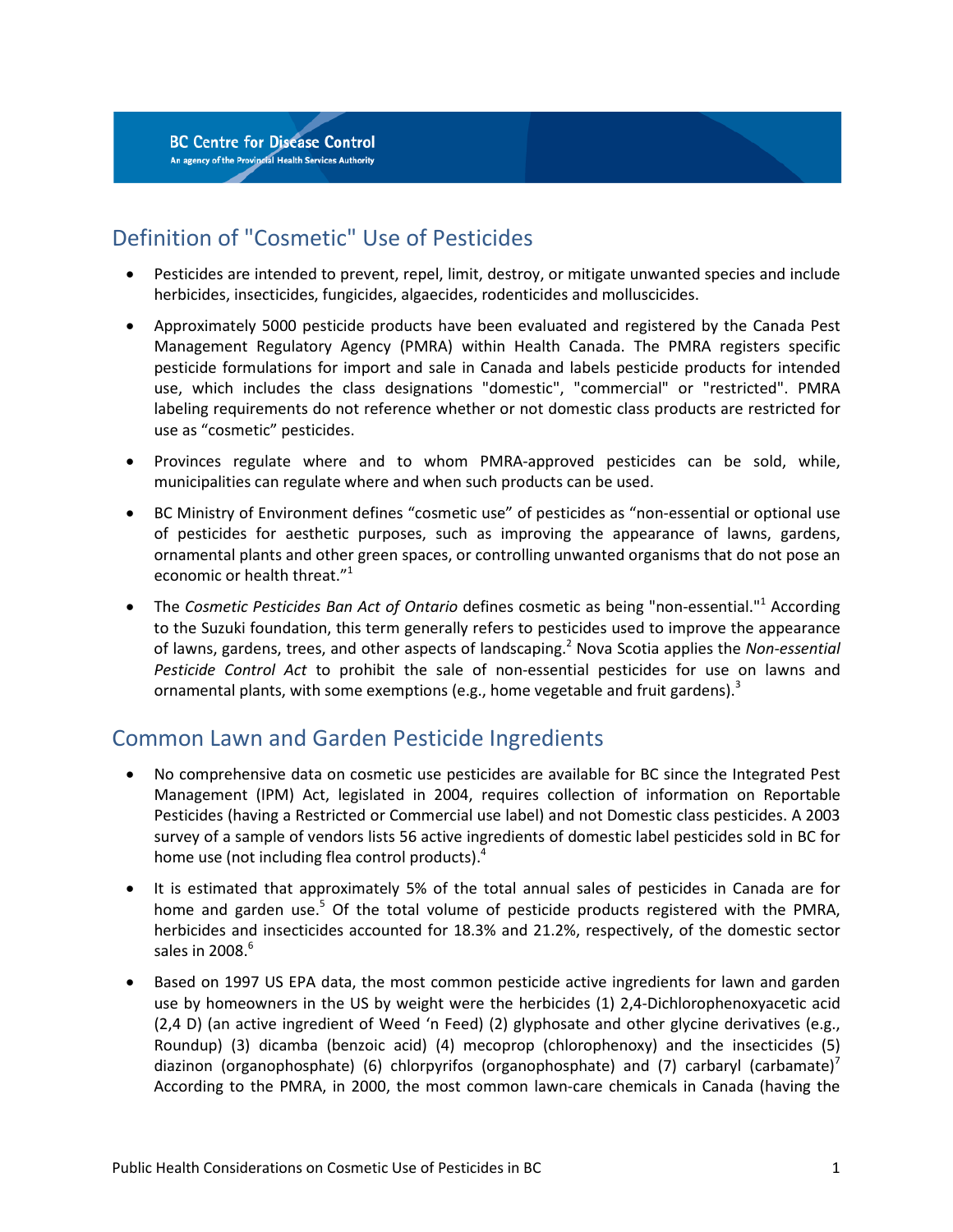largest number of end-use products) also included the phenoxy-herbicide, 2-Methyl-4- chlorophenoxyacetic acid (MCPA), and the insecticide malathion (an organophosphate)[.](#page-9-8)<sup>8</sup>

- The PMRA recently re-evaluated commonly available lawn and turf pesticides in Canada. Herbicides accepted for continued registration for domestic use are 2-4-D, MCPA, dicamba (benzoic acid) and bensulide (organophosphate). Commonly used pesticides that were discontinued for residential use as of December 2012 include the herbicide mecoprop and the insecticides carbaryl, chlorpyrifos and malathion. Diazinon was phased out in 2009.
- The PMRA's decision on glyphosate herbicide use is expected in 2014. As well, the insecticides pyrethrin (a natural product extracted from chrysanthemum flowers), pyrethroids (synthetic analogues), and their synergists are being re-evaluated but decisions on their continued registration are not anticipated until 2016.
- In Ontario, 82 active ingredients of pesticides are prohibited for lawn and garden use (Class 9) along with the sale of 295 products containing these ingredients (class 8). Ingredients banned for cosmetic use in Ontario include pesticides currently registered by the PMRA for domestic use (the herbicides 2-4-D, MCPA, dicamba, bensulide and glyphosate and the insecticides pyrethrin and some pyrethroids).<sup>9</sup> However, some of the active ingredients of formulations prohibited in Ontario for lawn and garden use are approved for agriculture and other commercial applications.
- 2,4-D was introduced for agricultural use in the 1940s and is formulated as a mixture of acids, salts and esters. Fertilizer-pesticide combination products for lawn and turf, which often contain 2,4-D, are no longer registered by the PMRA as of December 31, 2012.

## <span id="page-3-0"></span>Risk Assessment Considerations

- Determining the hazard of a particular pesticide is complex, with inherent toxicity determined by chemical properties (e.g., water solubility and field half-life which affects persistence), formulation ingredients (such as surfactants and solvents) and pharmacokinetics (absorption, distribution, metabolism and excretion in humans).
- The PMRA evaluates toxicology data submitted by manufacturers to assess long term health risks and biological mechanisms based on experimental studies on animals and cell cultures. Limitations of risk management based on toxicology include difficulties in approximating real-life exposure conditions (such as interactions with other chemicals) and extrapolation of effects observed in experimental animals treated with high doses to humans.
- Epidemiological studies are usually based on observations of occupational groups such as pesticide manufacturers, agricultural workers and professional pesticide applicators and the findings may not be transferable for residential exposures to lawn and plant pesticides. The lack of accurate information on specific pesticides and frequency and duration of exposures is a further limitation.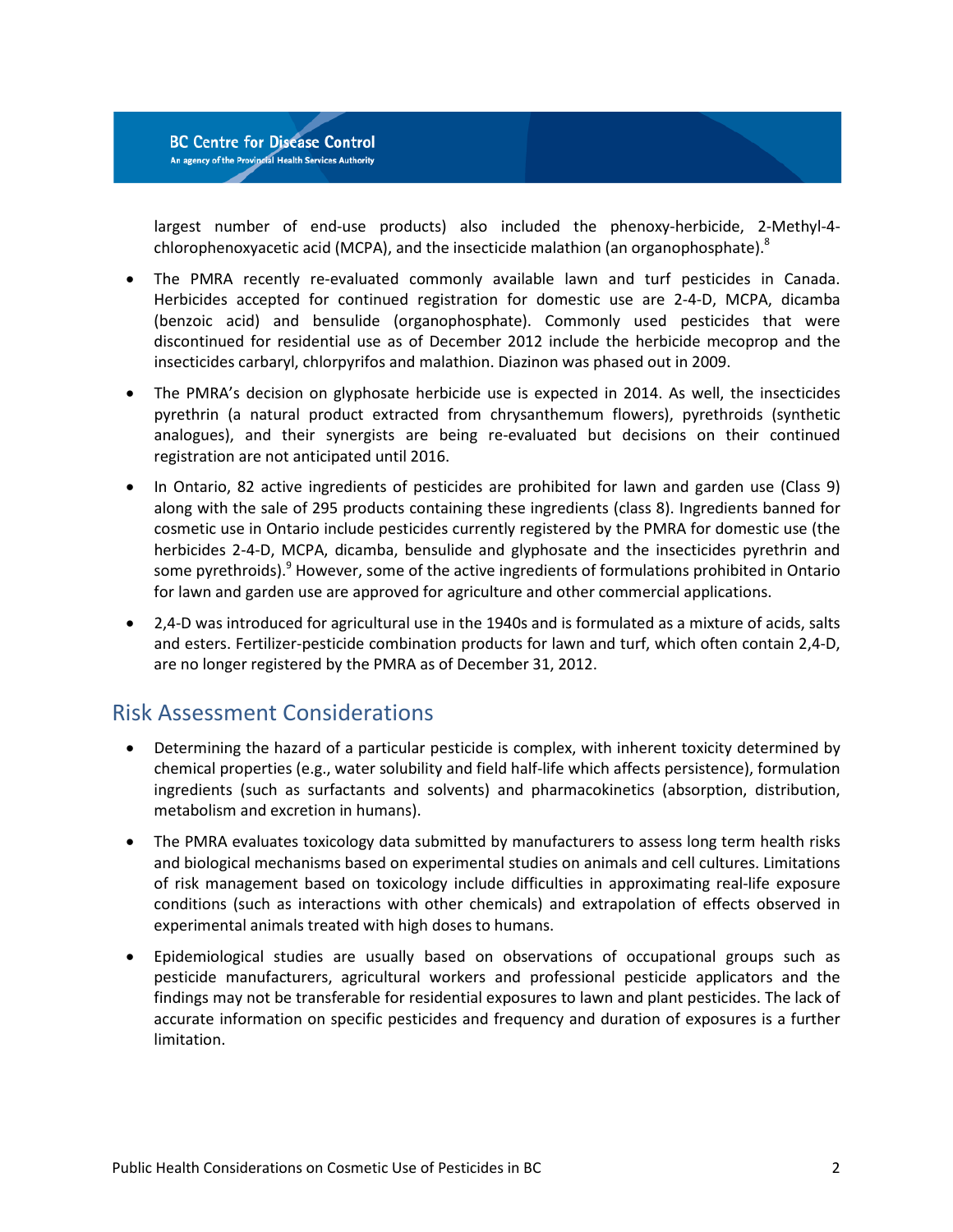

- Exposures to pesticides are affected by the mode of application, type of protective gear worn (for domestic purposes no protective wear is presumed) during handling, application and clean-up, as well as the amount absorbed through the skin and weather conditions.
- Routes of exposure include inhalation, ingestion and dermal contact during application or container handling and by ingestion or dermal contact with residues. Exposure to household residents also may occur through track-in and take-home exposures from parks and neighboring lawns by residents (particularly when not removing shoes) and their pets and by drift from outdoors.
- An important concern is the vulnerability of children at all stages of development to adverse health effects from pesticides due to behavioural factors affecting exposure (hand and mouth behaviour and playing close to the ground) and developmental factors (e.g., immature immune and nervous systems ) affecting toxicity.<sup>[10](#page-9-10)</sup>
- A prospective epidemiological study is now underway in the US to assess environmental influences, including pesticide exposure, for 100,000 children followed from early pregnancy to age  $21<sup>11</sup>$  Health Canada is mounting a 5 year study titled "Maternal-Infant Research on Environmental Chemicals (MIREC)" involving 2000 pregnant women to determine the extent of exposure during pregnancy and the post-natal period through bio-monitoring for organophosphate insecticides, among other chemicals.<sup>12</sup>

## <span id="page-4-0"></span>Exposure to Specific Cosmetic-use Pesticides

- Overall, it is exceedingly difficult to determine from existing research what the contribution of cosmetic use of pesticides is to the population's aggregate exposure to multiple pesticides from indoor residential use and agriculture and commercial applications. Food intake is regarded as perhaps the most important contributor to population pesticide exposure overall, particularly for children[.13](#page-9-13)
- Lu and colleagues (2009) collected spot urine samples for the detection of pyrethroid metabolites among 23 children over a one year period and found that dietary intake, residential use of pyrethroid insecticides and seasonal differences were predictors of children's exposure.<sup>14</sup> Exposure to pyrethroids was dependent on dietary sources throughout the year, with periodic elevations in exposure related to recent residential use, such as treatment of head lice and gardening activities.<sup>[14](#page-9-14)</sup>
- Another study by Lu and colleagues (2001) found significantly higher levels of organophosphate metabolites in the urine of children whose parents used that class of insecticides in their flower and vegetable gardens.<sup>15</sup>
- Studying the effect of a particular pesticide in isolation of all other pesticides (and other contaminants) in epidemiological studies is problematic. For instance, 17 pesticide residues were analyzed in carpet, floor and tabletops of New York state homes in 2001.<sup>[16](#page-10-1)</sup> The highest levels in urban homes were for malathion and chlorpyrifos (no longer registered by the PMRA), but low levels of the pyrethroids tetramethrin and resmethrin, as well as 2,4-D were detected.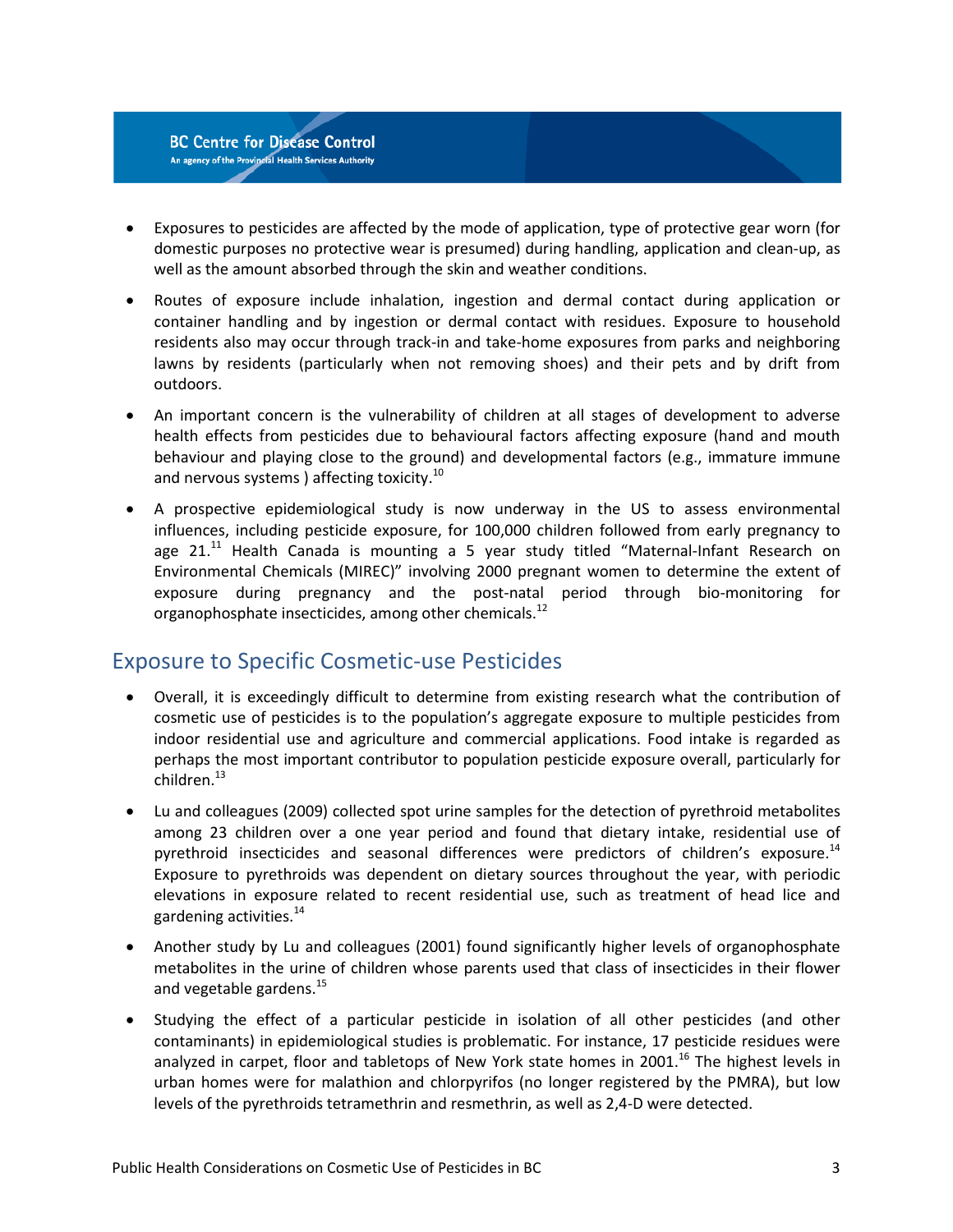• 2,4-D is the most common cosmetic pesticide in use. Low levels of 2,4-D were detected in more than 80% of carpet dust samples obtained in the homes of 135 preschool children in two US states.<sup>17</sup> After lawn application, 2,4-D was detected in indoor air and all surfaces in all 13 homes. Important factors for indoor contamination were track-in by dogs as well as by children and homeowner applicators (particularly when shoes were not removed). Re-suspension of floor dust was a major source of 2-4-D on tables and window sills and was a determinant of indoor air  $levels.<sup>18</sup>$  $levels.<sup>18</sup>$  $levels.<sup>18</sup>$ 

## <span id="page-5-0"></span>Toxicology and Epidemiology of Specific Cosmetic-use Pesticides

#### *Acute reactions*

- The acute toxicity of some of the common herbicides (e.g., 2,4-D and glyphosate) includes irritation of the skin and eyes, gastrointestinal symptoms, and corrosive injury if swallowed. Most pesticide poisonings result from home uses and children are at greatest risk of accidental exposures which, in extreme cases, can result in seizures, coma and death particularly from organophosphate poisonings[.19](#page-10-4)
- Exposure to pyrethrin or pyrethroid insecticides, now commonly used in homes and gardens, has been associated with contact dermatitis and allergic respiratory reactions including rhinitis and asthma.<sup>19</sup>

#### *Chronic effects*

- In general, there is a lack of epidemiological studies which provide evidence as to adverse health effects associated with exposure to residents from use of specific "cosmetic" pesticides.
- Chronic health effects associated with pesticides are complex and multi-factorial in aetiology and include cancer (leukemias and lymphomas), reproductive, neurological, immune system, endocrine, and respiratory effects.

#### *Mutagenic, reproductive and developmental effects*

- The majority of epidemiological studies on the effects of glyphosate exposure on reproductive health have been negative.<sup>20</sup> Examples of specific assessments: MCPA is not regarded as a reproductive toxicant<sup>[21](#page-10-6)</sup> and bensulide was not found to be mutagenic based on microbial testing.<sup>22</sup>
- A review of 2,4-D epidemiology and toxicology concluded that there is no human evidence of associated adverse reproductive outcomes. $^{23}$  However, reproductive risks associated with exposure to 2,4,-D are suggested by some Canadian studies. An Ontario cohort study of farm women found 20 to 40% increased risks of early spontaneous abortion associated with preconception exposure to glyphosate, carbaryl and 2,4,D.<sup>24</sup> Of relevance to real world conditions, is that exposure to more than one type of pesticide increased the risk substantially. For example, exposure to both carbaryl and 2,4-D increased the risk of spontaneous abortion 27 times compared to the risk from carbaryl alone; however levels of exposure were higher than would be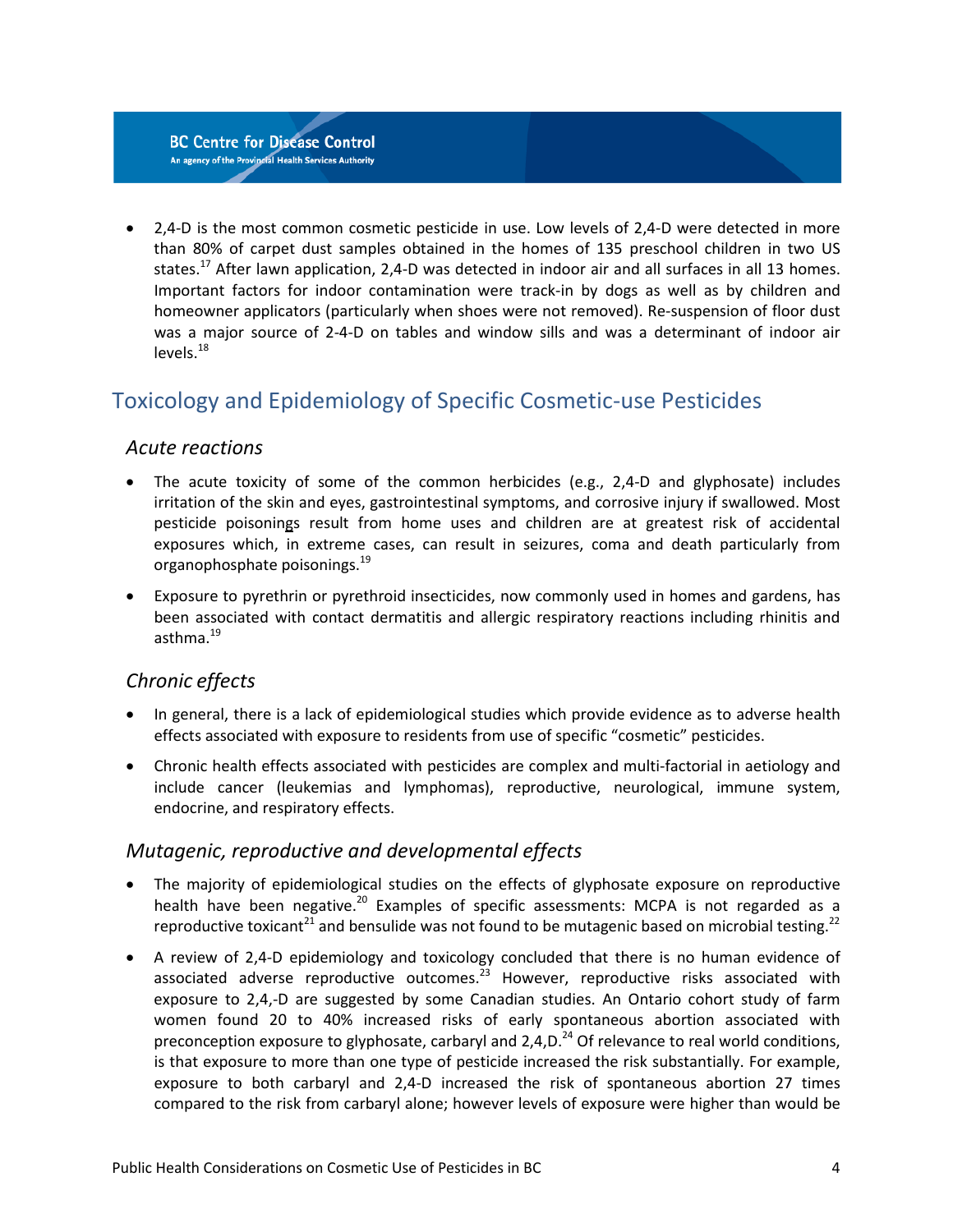expected from householder use.<sup>24</sup> Another study by these investigators found detectable levels of 2,4-D in the semen of half of a small sample of farmers who had recently used the herbicide.<sup>[25](#page-10-10)</sup> Ecological studies have found patterns of higher birth defect rates in infants born to residents living adjacent to farms which were using high volumes of 2,4-D and MCPA; although this type of study design is weak, the results suggest the need for further research.<sup>26</sup> The US EPA summarized the results of animal studies assessing teratogenic effects of prenatal 2,4-D exposure by ingestion. While positive effects were shown in some rat exposure studies, those involving mice and rabbits were negative.<sup>27</sup>

- 2,4-D is considered to be hormonally active and associated with endocrine disrupting ability as demonstrated in occupational health studies. For example, elevated luteinizing hormone which increases testosterone levels was found in the serum of male forest pesticide applicators after 2,4- D spraying.<sup>28</sup> An indication of human immunosuppressive effects was the temporary reduction in various immune cell populations and diminished proliferation of lymphocytes upon mitogen stimulation in a small study of farmers exposed to commercial formulations of 2,4-D and MCPA.<sup>29</sup>
- Exposure to pyrethrins and piperonyl butoxide (PBO), a synergist used in most pyrethroid formulations, was evaluated for developmental effects. Higher prenatal exposure to PBO (pyrethrins were too difficult to measure) was associated with lower Bayley scales of infant development.<sup>30</sup>

#### *Carcinogenicity*

- A recent review of cohort and case-control studies evaluating the carcinogenic potential of glyphosate concluded that the associations between any site-specific cancer and exposure to glyphosate were inconsistent. $31$  The majority of cohort studies involved pesticide applicators, while case-control studies were either in agricultural or residential settings. Among the few positive studies was the finding of an increased risk of non-Hodgkin's lymphoma (NHL) among Swedish residents exposed to glyphosate; further statistical adjustment in this study for additional exposure to other pesticides reduced the association.<sup>32</sup>
- The US EPA categorizes 2,4-D as "Group D", which is applied when the assessment of the evidence is inadequate and cannot be interpreted as indicating the presence or absence of a cancer effect. $^{27}$  $^{27}$  $^{27}$
- A recent analysis of the case-control study of male residents from 6 Canadian provinces found that the odds ratio of 2,4-D exposure with NHL was slightly elevated, although not statistically significant (OR 1.2, 0.98-1.65); whereas NHL was increased in relation to exposure to phenoxy herbicides in general (OR 1.45, 1.13-1.87) and to mecoprop in particular (OR 2.26, 1.54-3.31). No relationship was found with MCPA.<sup>[33](#page-11-1)</sup>
- On the contrary, a US population-based case-control study found no excess risk of NHL from herbicide use on the lawn and garden (adjusted OR 1.02, 95% CI 0.84-1.23) and no relationship with greater duration, frequency or total number of applications, as obtained by interview. Carpet dust levels of 2,4-D were detected equally in 78% of homes of cases and of controls, while dicamba was detected in 15% of cases and even a greater percentage (20%) of controls.<sup>[34](#page-11-2)</sup>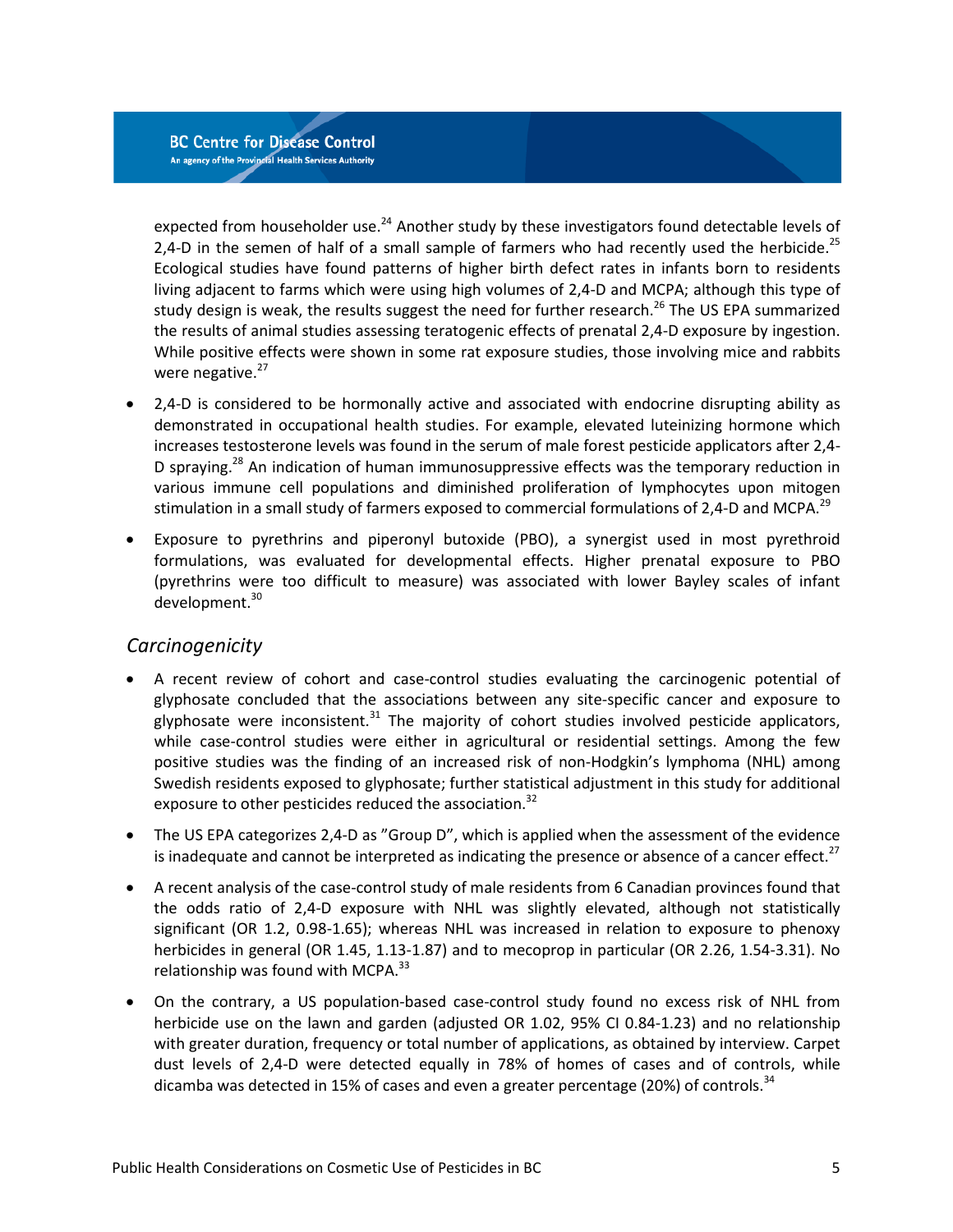• Maternal exposure during pregnancy to residential pesticides (particularly insecticides, but also herbicides) has been associated with childhood leukemia.<sup>35</sup> Although a review of pesticides and childhood cancers found the majority of studies to be negative, in one study an increased risk of childhood brain tumours was associated with exposure to garden insecticides and herbicides during infancy.<sup>36</sup>

## <span id="page-7-0"></span>Effect of Bans on Cosmetic Use of Pesticides

- Cosmetic pesticide bans can be regarded as an initial step to minimize exposure to pesticides as there are other and perhaps more influential sources of pesticide exposure to the population, such as indoor applications to control pests and consumption of food containing residual pesticides.
- Reductions in use of pesticide products or changes in pest control practices have been demonstrated after a pesticide ban. $37,38$  $37,38$  The implementation of sale restrictions in the province of Quebec in 2006 was followed by a consistent decline in household use of pesticides in lawns and gardens.<sup>39</sup> According to the Statistics Canada "Household and the Environment Survey" the percentage of households with a lawn or garden that used chemical pesticides in Quebec decreased from 15% in 2006 to 4% in 2007.<sup>40,[41](#page-11-9)</sup> This is in contrast to respective yearly values of 29% and 25% for British Columbia.<sup>40,[41](#page-11-9)</sup>
- An analysis of Ontario water samples just prior to and after the 2009 cosmetic pesticides ban showed a significant reduction in median concentrations averaging 65% for 2,4-D, dicamba and MCPP in at least one half of the ten urban streams sampled. $42$
- Demonstrating changes in bio-indicators of pesticide exposure (e.g., urine or blood measurements of residues) associated with changes in patterns of cosmetic pesticide use would provide better evidence of reduction in exposure attributable to the ban.
- The recent report by the BC Special Committee on Cosmetic Pesticides concluded there was insufficient scientific evidence to support a provincial ban on the sale of domestic label active pesticide ingredients and compounds for cosmetic use.<sup>5</sup>

## <span id="page-7-1"></span>Unintended Consequences of Pesticide Bans

- Concerns have been expressed regarding economic repercussions (especially to the lawn-care industry). Contrary to the concerns expressed by lawn care companies in reaction to Toronto's 2003 bylaw to reduce cosmetic pesticides, the percentage of landscaping and lawn care sector businesses increased in Toronto by 30% between 2001 and 2006, a rate similar to the rest of Ontario.<sup>36</sup>
- An unintended consequence would be the use of unregulated toxic pesticides obtained from other jurisdictions or by using pesticides registered for farming or other non-domestic uses. Anecdotally, the CBC reported that a New York farm supply owner commonly sold pesticides to Canadian cross-border shoppers interested in maintaining weed-free lawns.<sup>[43](#page-11-11)</sup>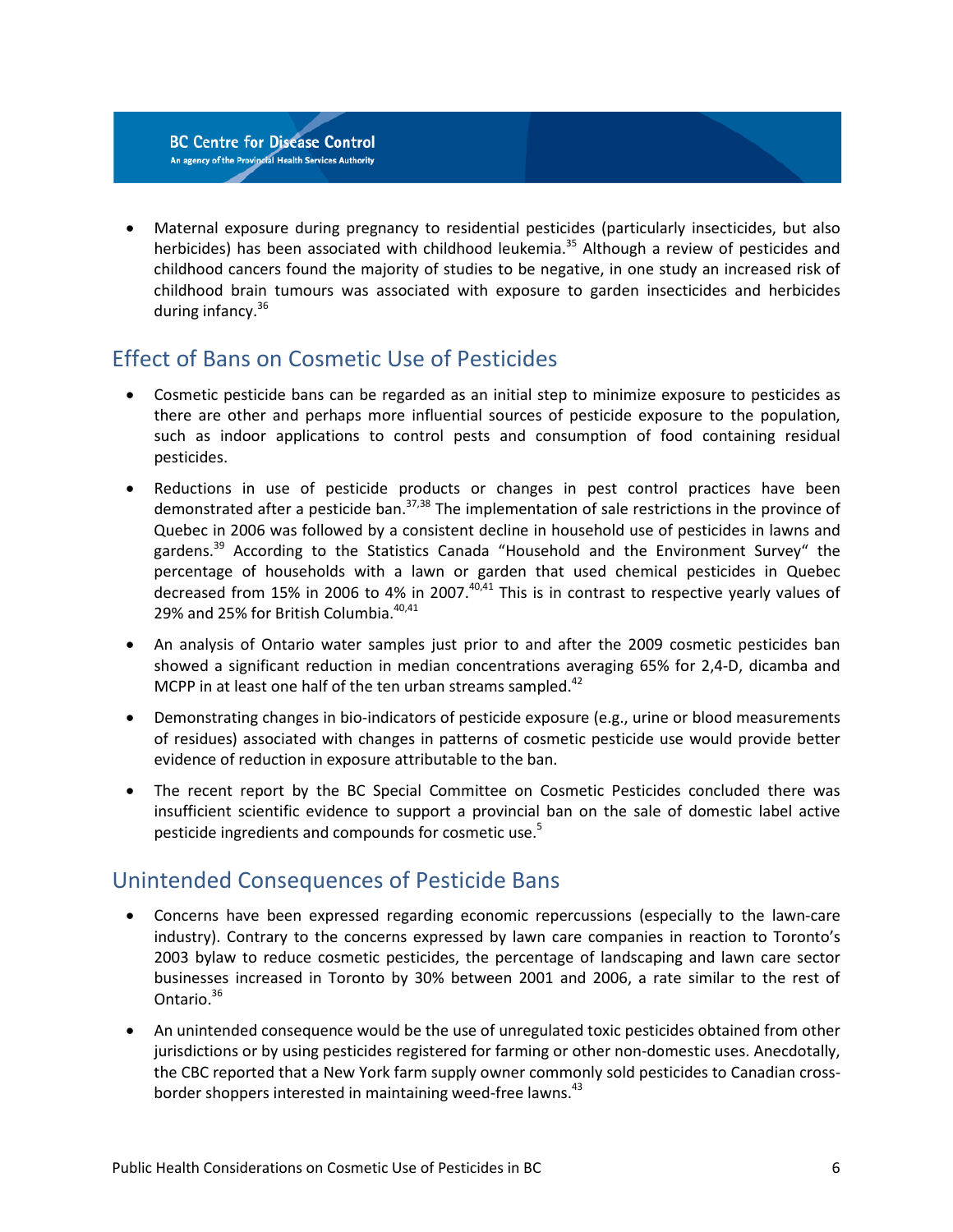- A lack of control of invasive weeds is a concern, especially where these weeds migrate from pesticide restricted areas to farms. In recognition of this potential problem, three provinces with pesticide bans (Quebec, Ontario and Nova Scotia) allow exceptions for specific pesticides used for the control of invasive pests and weeds in residential areas[.](#page-9-5)<sup>5</sup>
- Cultural practices (i.e. mowing, fertilizing, irrigation, cultivation, planting and selection of grass varieties) have been shown to be cost-effective in controlling weeds; particularly as many varieties have become resistant to herbicides.<sup>44</sup>
- Gardening activities are considered to be therapeutic, offering a sense of achievement, satisfaction and aesthetic pleasure particularly for older people.<sup>[45](#page-11-13)</sup> It is possible that physical shortcomings may affect the pleasure derived from gardening, particularly for manual weeding. Although there are no estimates of the risk of injury to residents from specific domestic garden work activities such as manual removal of weeds, occupational health studies of nursery workers have identified pruning of plants and weeding as activities involving excess trunk flexion and subsequent lower back pain.<sup>46</sup>
- Violation of powerful societal norms of well-kept neighborhoods (characterized by the "industrial lawn" which is weedless, green, with conventional grass species only) $47$  may result in social conflict and reduced property values. However, a widespread provincial ban would mitigate individual responsibility for the aesthetics of lawn care.<sup>[48](#page-11-16)</sup>

## <span id="page-8-0"></span>**Conclusions**

- The impact on population health of exposure to pesticides used specifically for cosmetic purposes is difficult to quantify.
- There is poor quality of evidence pertaining to the direct health impacts associated with exposure of residents to pesticides used for cosmetic purposes.
- Acute and long-term toxicity has been demonstrated for many of the common pesticides used for cosmetic purposes, acutely in documented poisonings, and long-term, typically in studies of experimental animals, applicators or farm families exposed at levels well above those associated with cosmetic applications.
- Relative exposure to the active ingredients of cosmetic pesticides used in lawns and gardens compared to exposure to the same agents used indoors, in agriculture and commercially, is not well characterized, but likely is small.
- Possible harms resulting from a provincial ban of cosmetic pesticides may be the illegal use of toxic pesticides and musculoskeletal injuries among householders using manual methods to remove weeds.
- With regard to provincial public health actions, children are particularly vulnerable to exposure and effects of toxins at all stages of development and would most likely benefit from measures to reduce exposures to pesticides from any source.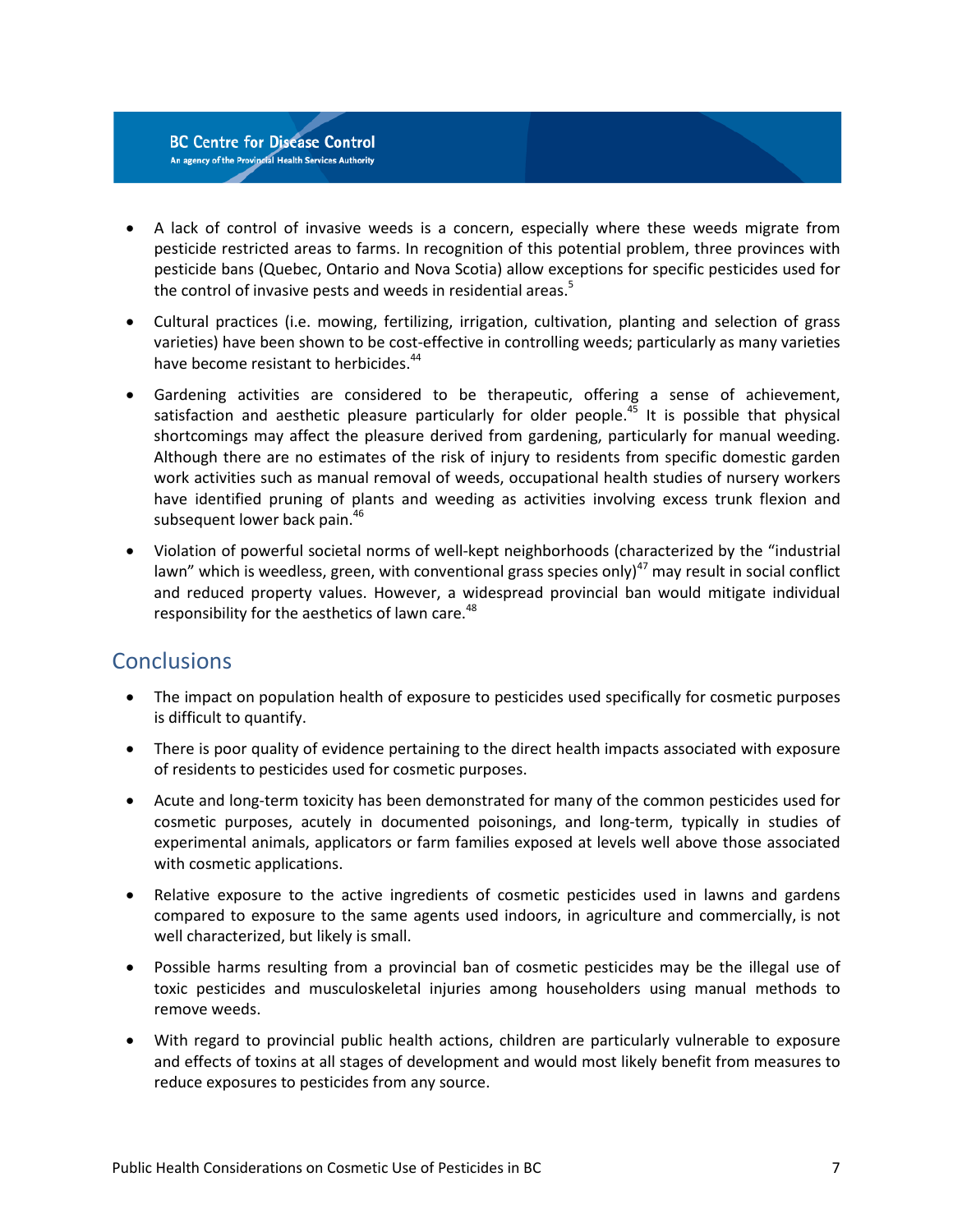## <span id="page-9-0"></span>References

- <span id="page-9-1"></span>1. Ontario Ministry of Environment. Bill 64. Cosmetic Pesticides Ban Act. Chapter 11. An Act to amend the Pesticides Act to prohibit the use and sale of pesticides that may be used for cosmetic purposes. MOE.(2008). Available from: [http://www.e-laws.gov.on.ca/html/source/statutes/english/2008/elaws\\_src\\_s08011\\_e.htm.](http://www.e-laws.gov.on.ca/html/source/statutes/english/2008/elaws_src_s08011_e.htm)
- <span id="page-9-2"></span>2. David Suzuki Foundation staff. Highlights of Ontario's cosmetic pesticide ban. Vancouver, BC: David Suzuki Foundation; 2012. Available from[: http://www.davidsuzuki.org/issues/health/science/pesticides/highlights-of](http://www.davidsuzuki.org/issues/health/science/pesticides/highlights-of-ontarios-cosmetic-pesticide-ban/)[ontarios-cosmetic-pesticide-ban/.](http://www.davidsuzuki.org/issues/health/science/pesticides/highlights-of-ontarios-cosmetic-pesticide-ban/)
- <span id="page-9-3"></span>3. Nova Scotia Environment. Lawns and ornamental gardens - non-essential pesticides. Halifax, NS: Government of Nova Scotia; [cited 2012 Dec 4]; Available from: http://www.gov.ns.ca/nse/pests/nonessential.pesticides.as6YDU789p**\**.
- <span id="page-9-4"></span>4. ENKON Environmental Limited. Survey of pesticide use in British Columbia: 2003. Surrey, BC: Prepared for Environment Canada and the British Columbia Ministry of the Environment; 2005 Oct. Available from: [http://www.env.gov.bc.ca/epd/ipmp/publications/tech\\_reports/pest\\_survey\\_03.pdf.](http://www.env.gov.bc.ca/epd/ipmp/publications/tech_reports/pest_survey_03.pdf)
- <span id="page-9-5"></span>5. British Columbia Special Committee on Cosmetic Pesticides. Report of the Special Committee on Cosmetic Pesticides. Victoria, BC: Legislative Assembly, Province of British Columbia; 2012 May. Available from: [http://www.leg.bc.ca/cmt/39thparl/session-4/cp/reports/PDF/Rpt-CP-39-4-Report-2012-MAY-17.pdf.](http://www.leg.bc.ca/cmt/39thparl/session-4/cp/reports/PDF/Rpt-CP-39-4-Report-2012-MAY-17.pdf)
- <span id="page-9-6"></span>6. Health Canada. Pest control products sales report 2007-2008. Ottawa, ON: Health Canada; 2008 [cited 2013 Oct 27]; Available from[: http://www.hc-sc.gc.ca/cps-spc/pubs/pest/\\_corp-plan/sales-2007-2008-ventes/index](http://www.hc-sc.gc.ca/cps-spc/pubs/pest/_corp-plan/sales-2007-2008-ventes/index-eng.php)[eng.php.](http://www.hc-sc.gc.ca/cps-spc/pubs/pest/_corp-plan/sales-2007-2008-ventes/index-eng.php)
- <span id="page-9-7"></span>7. Aspelin A, Grube A. Pesticides industry sales and usage: 1996 and 1997 market estimates. Washington, DC: U.S. Environmental Protection Agency, Office of Pesticide Programs; 2000. Available from: [http://www.epa.gov/opp00001/pestsales/97pestsales/market\\_estimates1997.pdf.](http://www.epa.gov/opp00001/pestsales/97pestsales/market_estimates1997.pdf)
- <span id="page-9-8"></span>8. Health Canada. Re-evaluation note: re-evaluation of lawn and turf uses of pesticides. Ottawa, ON: Health Canada, Consumer Product Safety; 2000 Jun. Available from: [http://www.hc-sc.gc.ca/cps](http://www.hc-sc.gc.ca/cps-spc/pubs/pest/_decisions/rev2000-04/index-eng.php)[spc/pubs/pest/\\_decisions/rev2000-04/index-eng.php.](http://www.hc-sc.gc.ca/cps-spc/pubs/pest/_decisions/rev2000-04/index-eng.php)
- <span id="page-9-9"></span>9. Ontario Ministry of Environment. Pesticides Act. Toronto, ON: MOE; 2012 [updated May]; Available from: [http://www.ene.gov.on.ca/environment/en/legislation/pesticides\\_act/index.htm.](http://www.ene.gov.on.ca/environment/en/legislation/pesticides_act/index.htm)
- <span id="page-9-10"></span>10. Landrigan PJ, Goldman LR. Protecting children from pesticides and other toxic chemicals. J Expo Sci Environ Epidemiol. 2011 Mar-Apr;21(2):119-20.
- <span id="page-9-11"></span>11. Landrigan PJ, Trasande L, Thorpe LE, Gwynn C, Lioy PJ, D'Alton ME, et al. The National Children's Study: a 21 year prospective study of 100,000 American children. Pediatrics. 2006 Nov;118(5):2173-86.
- <span id="page-9-12"></span>12. Health Canada. Maternal-Infant Research on Environmental Chemicals (The MIREC Study). Ottawa, ON: Health Canada; 2010 [cited 2012 Nov 22]; Available from[: http://www.hc-sc.gc.ca/ewh-semt/contaminants/human](http://www.hc-sc.gc.ca/ewh-semt/contaminants/human-humaine/mirec-eng.php)[humaine/mirec-eng.php.](http://www.hc-sc.gc.ca/ewh-semt/contaminants/human-humaine/mirec-eng.php)
- <span id="page-9-13"></span>13. Roberts JR, Karr CJ, Council On Environmental Health. Pesticide exposure in children. Pediatrics. 2012 Dec;130(6):e1765–e88.
- <span id="page-9-14"></span>14. Lu C, Barr DB, Pearson MA, Walker LA, Bravo R. The attribution of urban and suburban children's exposure to synthetic pyrethroid insecticides: a longitudinal assessment. J Expo Sci Environ Epidemiol. 2009 Jan;19(1):69- 78.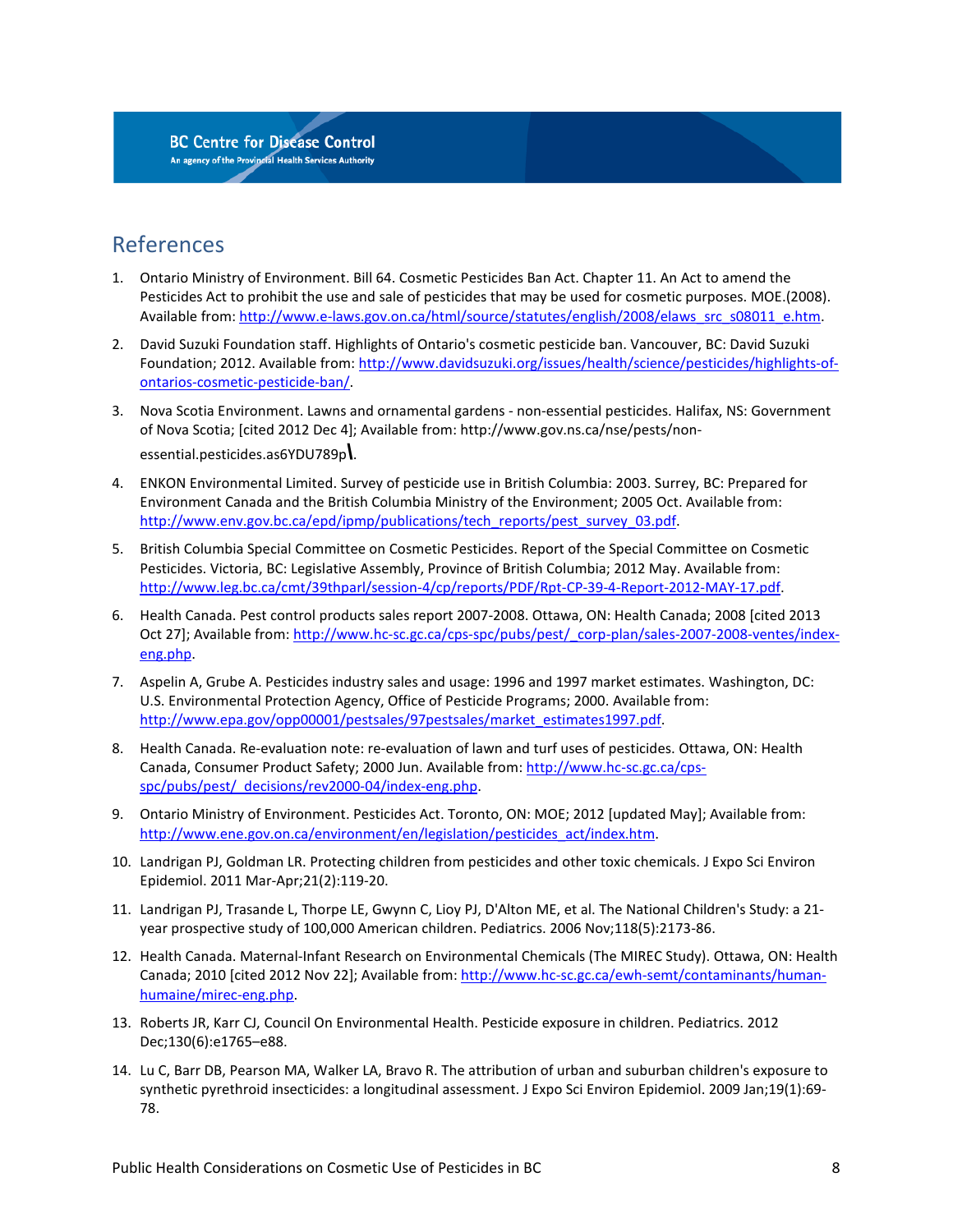

- <span id="page-10-0"></span>15. Lu C, Knutson DE, Fisker-Andersen J, Fenske RA. Biological monitoring survey of organophosphorus pesticide exposure among pre-school children in the Seattle metropolitan area. Environ Health Perspect. 2001 Mar;109(3):299-303.
- <span id="page-10-1"></span>16. Obendorf SK, Lemley AT, Hedge A, Kline AA, Tan K, Dokuchayeva T. Distribution of pesticide residues within homes in central New York State. Arch Environ Contam Toxicol. 2006 Jan;50(1):31-44.
- <span id="page-10-2"></span>17. Morgan MK, Sheldon LS, Thomas KW, Egeghy PP, Croghan CW, Jones PA, et al. Adult and children's exposure to 2,4-D from multiple sources and pathways. J Expo Sci Environ Epidemiol. 2008 Sep;18(5):486-94.
- <span id="page-10-3"></span>18. Nishioka MG, Burkholder HM, Brinkman MC, Lewis RG. Distribution of 2,4-D acid in floor dust throughout homes following homeowner and commercial lawn applications: Quantitative effects of children, pets, and shoes. Environ Sci Technol. 1999;33:1359-65.
- <span id="page-10-4"></span>19. Karr CJ, Solomon GM, Brock-Utne AC. Health effects of common home, lawn, and garden pesticides. Pediatr Clin North Am. 2007 Feb;54(1):63.
- <span id="page-10-5"></span>20. Mink PJ, Mandel JS, Lundin JI, Sceurman BK. Epidemiologic studies of glyphosate and non-cancer health outcomes: a review. Regul Toxicol Pharmacol. 2011;61(2):172-84.
- <span id="page-10-6"></span>21. Bellet EM, van Ravenzwaay B, Hellwig J, Pigott G. Reproductive toxicity of MCPA (4-chloro-2 methylphenoxyacetic acid) in the rat. Int J Toxicol. 2001;20(1):29-38.
- <span id="page-10-7"></span>22. Anderson KJ, Cutaia AJ. Evaluation of bensulide for mutagenic properties in microbial test system. J Agric Food Chem. 1972;20(3):656-8.
- <span id="page-10-8"></span>23. Garabrant DH, Philbert MA. Review of 2,4-dichlorophenoxyacetic acid (2,4-D) epidemiology and toxicology. Crit Rev Toxicol. 2002 Jul;32(4):233-57.
- <span id="page-10-9"></span>24. Arbuckle TE, Lin Z, Mery LS. An exploratory analysis of the effect of pesticide exposure on the risk of spontaneous abortion in an Ontario farm population. Environ Health Perspect. 2001 Aug;109(8):851-7.
- <span id="page-10-10"></span>25. Arbuckle TE, Schrader SM, Cole D, Hall JC, Bancej CM, Turner LA, et al. 2,4-Dichlorophenoxyacetic acid residues in semen of Ontario farmers. Reprod Toxicol. 1999 Nov-Dec;13(6):421-9.
- <span id="page-10-11"></span>26. Garry VF, Schreinemachers D, Harkins ME, Griffith J. Pesticide appliers, biocides, and birth defects in rural Minnesota. Environ Health Perspect. 1996 Apr;104(4):394-9.
- <span id="page-10-12"></span>27. U.S. Environmental Protection Agency. 2,4-Dichlorophenoxyacetic Acid (2,4-D). Chemical summary. Toxicity and Exposure Assessment for Children's Health. Washington, DC: EPA; 2007. Available from: [http://www.epa.gov/teach/chem\\_summ/24D\\_summary.pdf.](http://www.epa.gov/teach/chem_summ/24D_summary.pdf)
- <span id="page-10-13"></span>28. Garry VF, Tarone RE, Kirsch IR, Abdallah JM, Lombardi DP, Long LK, et al. Biomarker correlations of urinary 2,4- D levels in foresters: genomic instability and endocrine disruption. Environ Health Perspect. 2001 May;109(5):495-500.
- <span id="page-10-14"></span>29. Faustini A, Settimi L, Pacifici R, Fano V, Zuccaro P, Forastiere F. Immunological changes among farmers exposed to phenoxy herbicides: preliminary observations. Occup Environ Med. 1996 Sep;53(9):583-5.
- <span id="page-10-15"></span>30. Horton MK, Rundle A, Camann DE, Boyd Barr D, Rauh VA, Whyatt RM. Impact of prenatal exposure to piperonyl butoxide and permethrin on 36-month neurodevelopment. Pediatrics. 2011 Mar;127(3):e699-706.
- <span id="page-10-16"></span>31. Mink PJ, Mandel JS, Sceurman BK, Lundin JI. Epidemiologic studies of glyphosate and cancer: a review. Regul Toxicol Pharmacol. 2012;63(3):440-52.